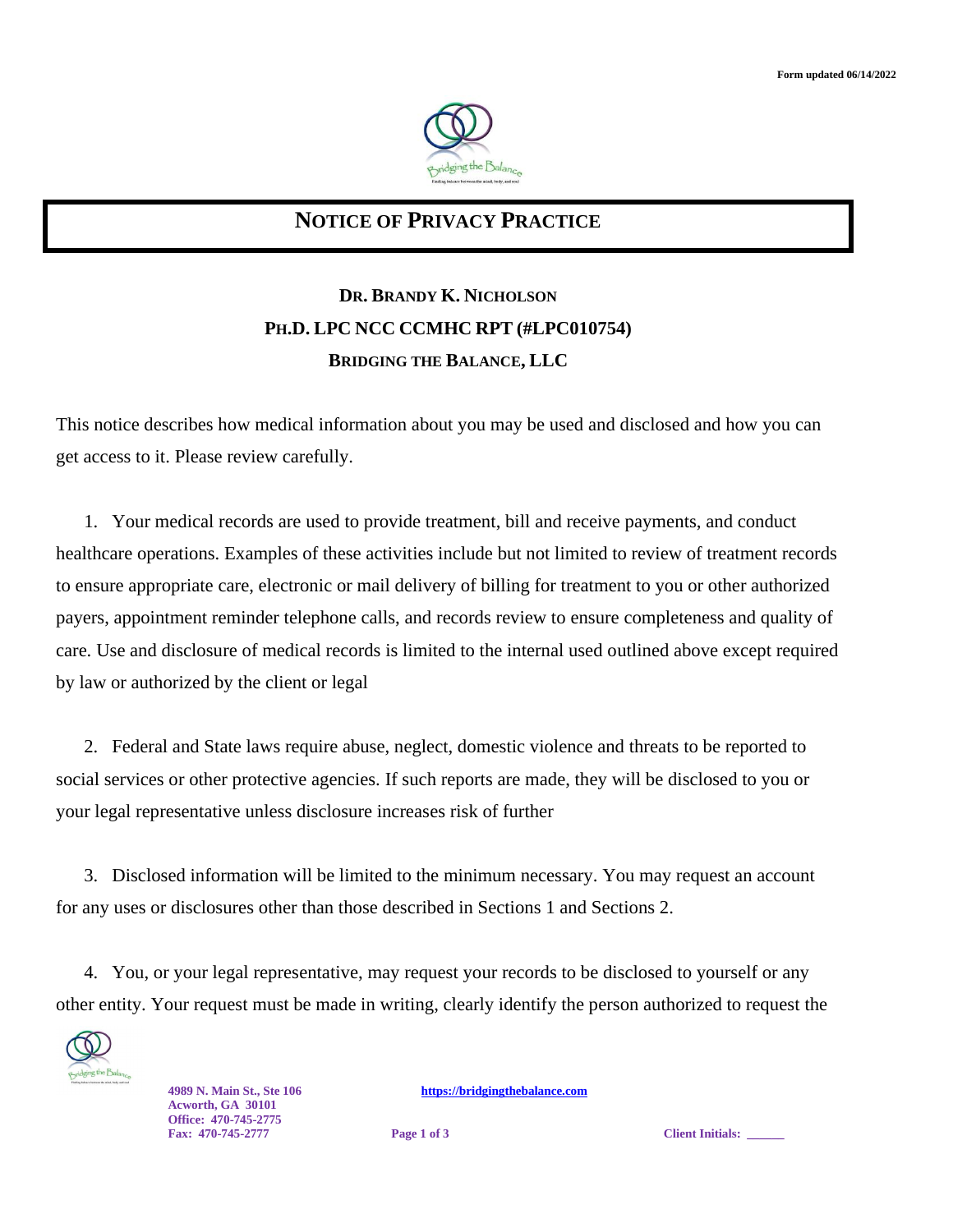

release, specify the information you want disclosed, the name and address of the entity you want the information released to, purpose and the expiration date of the authorization. Any authorization provided may be revoked in writing at any time. Psychotherapy notes are part of your medical records. We have 30 days to respond to a disclosure request and 60 days if the records are stored off site.

5. You may request corrections to your records.

6. A request for disclosure may be denied under the following circumstances: disclosure would likely endanger the life or physical safety of you or another person, requested information references other persons, except another healthcare provider, or if released to a legal representative would likely result in harm.

7. If a request for disclosure is denied for reasons outlined in Section 6, you or your legal representative may request review of the denial. A review will be conducted by another licensed healthcare provider appointed by the original reviewer, who was not involved in the original decision to deny access. A review will be concluded within 30 days.

8. You may request that we restrict uses and disclosures outlined in Section 1. However, we are not required to agree to the restrictions. If an agreement is made to restrict use or disclosure, we will be bound by such restriction until revoked by you or your legal representative orally or in writing except when disclosure is required by law or in an emergency. We may also revoke such restrictions, but information gathered while required by law or in an emergency. We may also revoke such restrictions, but information gathered while the restriction was in place will remain restricted by such an agreement.



**Acworth, GA 30101 Office: 470-745-2775**

**4989 N. Main St., Ste 106 [https://bridgingthebalance.com](https://bridgingthebalance.com/)**

**Fage 2 of 3 Client Initials:**